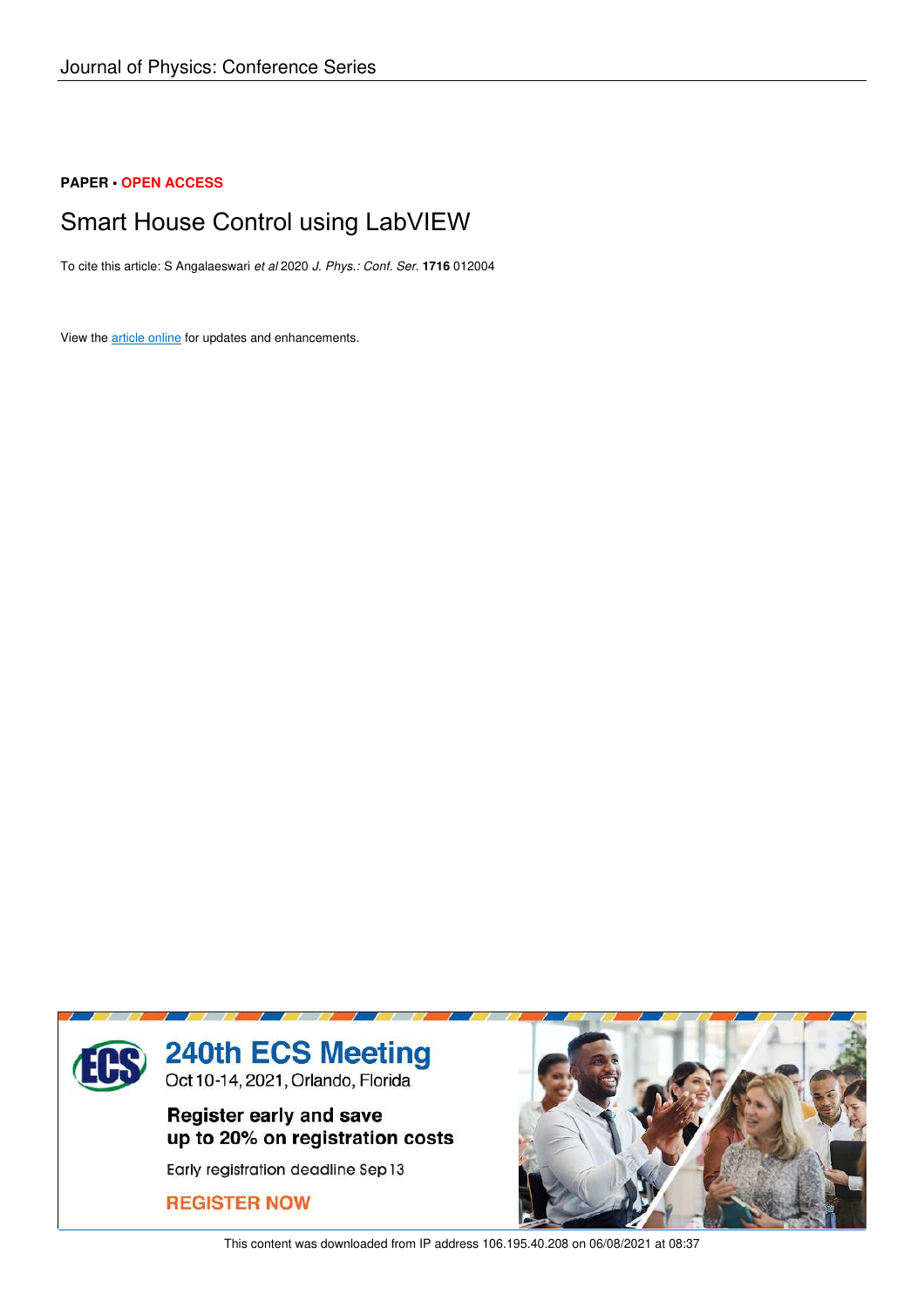# doi:10.1088/1742-6596/1716/1/012004

# **Smart House Control using LabVIEW**

# **Angalaeswari S<sup>1</sup> , Deepa T1, \*, Subbulekshmi D<sup>1</sup> , Krithiga S.<sup>1</sup> , Machupalli Narsimha Reddy<sup>1</sup> , Kuntumalla Siddartha<sup>1</sup> and Chaitanya C<sup>1</sup>**

<sup>1</sup>School of Electrical Engineering, Vellore Institute of Technology Chennai Campus-600127, Tamilnadu, India

#### [deepa.t@vit.ac.in](mailto:deepa.t@vit.ac.in)

**Abstract**. This project is solely based on the IOT application of Smart house. This is the day and age of smart devices. Companies are looking to transform the way humans interact with the environment. So digital technologies such as IOT is gaining popularity across the globe. So, trying to implement an IOT model which can function with the help of LabView and Arduino. The main objective of this project is to implement 5 subsystems which are frequently used in a smart house namely: Internal lighting system, External lighting system, Burglar alarm, Temperature and Smoke detector. The other main objective is to monitor the sensor data on the front panel of LabVIEW. The project is successfully completed and the original goals are met. The sensor data is continuously monitored and this data can be viewed on the front panel of LabVIEW. And with the help of LabVIEW, various loads can be controlled such as lights and fan**s.**

#### **1. Introduction**

This is the day and age of digital technologies where technology is evolving at a rapid rate. Technology is transforming the way of live. Different technologies and various technological tools are gaining popularity and companies and organizations are coming forward to incorporate these technologies to transform the way of interacting with our surroundings. IOT is one such technology which can be implemented anywhere. This project is based on Smart house. A smart house automation is developed to carry out regular tasks in a comfortable way without consuming much time. In a smart house, the data is monitored continuously and various operations can be performed without human intervention.

 This project is solely based on the idea of Smart house which can be operated using LabVIEW and a microcontroller. Arduino is the microcontroller used in this scenario. LabVIEW is a graphical programming language which can be used to implement control systems in real time. It gives accurate and precise desired values which is of utmost importance in today's world. The other main advantage of incorporating LabVIEW is the lack of usage of code blocks. LabVIEW is a software where you program the control systems in graphical blocks which is easy to implement and understand.

 The Smart house technology is gaining importance because of the increase in the number of theft cases. An unguarded house is very likely to be robbed. Even those who can afford a personal security personnel often have their homes robbed because of human negligence and human error. This can be nullified by a smart house. You can implement complex security systems with simple technologies and at a much lower capital cost. A simple sensor such as a PIR motion sensor can be incorporated at doors and windows and whenever there is an intruder, the alarm goes off and the owner of the house can be alerted. Thanks to the ever-increasing popularity of technology, these electronic components are

Content from this work may be used under the terms of the Creative Commons Attribution 3.0 licence. Any further distribution of this work must maintain attribution to the author(s) and the title of the work, journal citation and DOI. Published under licence by IOP Publishing Ltd 1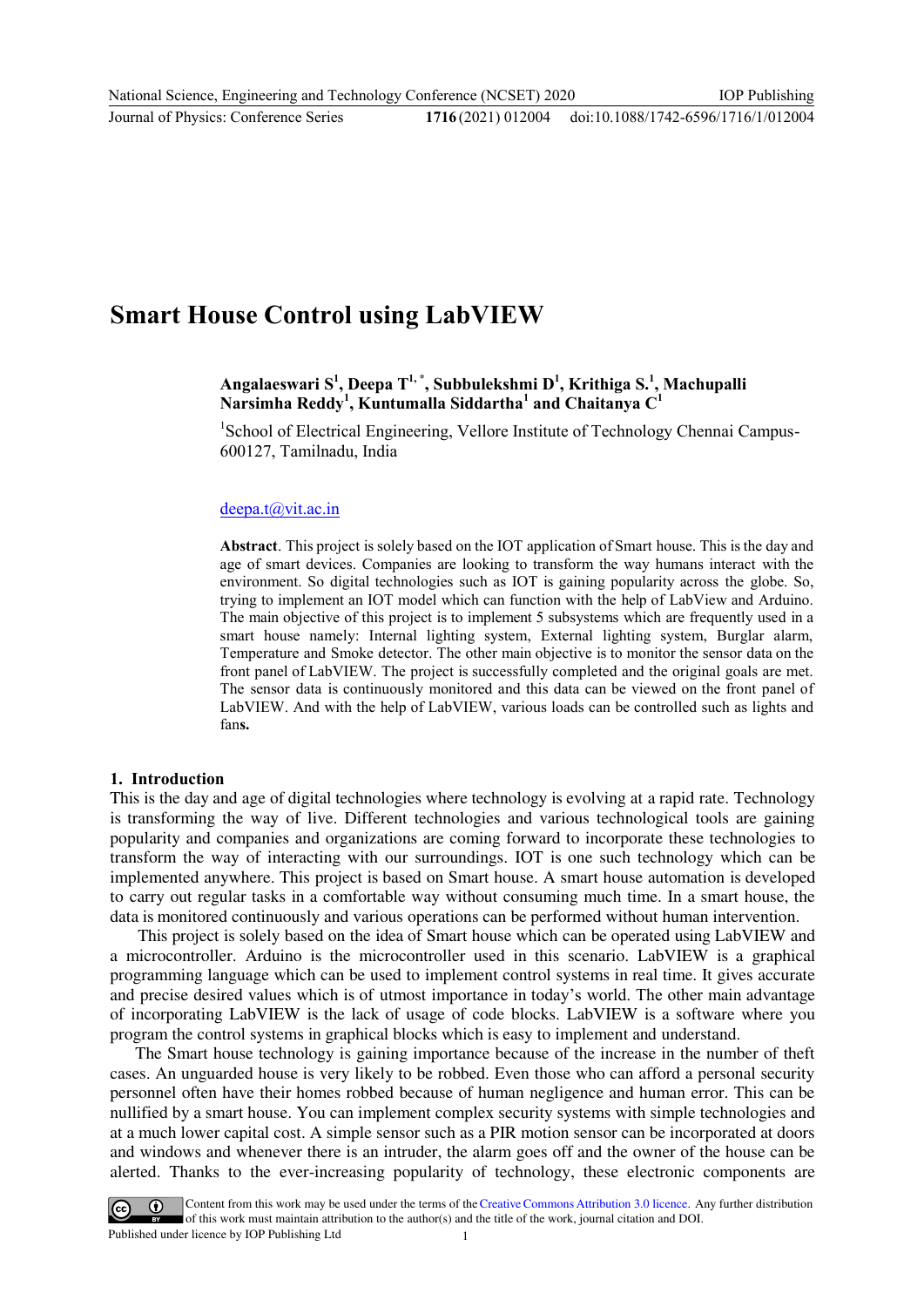inexpensive and are affordable.

 The sensor data being recorded can be graphically represented using the Data acquisition module in LabVIEW. This data can be graphically represented on the front panel of LabVIEW. The same task can be carried out using MATLAB but the results and representations are more accurate using LabVIEW [1]. LabVIEW can be incorporated not only for monitoring and representation of sensor data. It can also be used to control a few of the electrical appliances such as light and fans. This can be implemented by inserting a comment section box wherein a comment can be used as a switch to turn on or off these appliances [2].The LED driver with LabVIEW for the detection of multiple parameters such as voltage, current, efficiency, THD (Total Harmonic Distortion) and the peak factor is proposed in [3] and it is implemented in hardware consisting of data acquisition card, a computer with test cables and the signal devices.

 The authors have designed the simulation for the actuator control based on the motion controllers using LabVIEW with PID control method [4]. The vibration characteristics of transformer have been analyzed using LabVIEW for various working nature [5] by comparing the standard deviation of the signal with the regular operating condition. The position of a spring has been measured by attached a mass using data acquisition and control devices of LabVIEW in an experimental setup in [6] with curve fitting method.

 The design of a pneumatic injector with the automation concept for analyzing the geometric quality is obtained with LabVIEW software in [7] and the design consists of the thermal and mechanical components, piston along with the resistors. For monitoring the solar panel behavior in real platform with Arduino board, the virtual instrument-based LabVIEW system is simulated in [8] and the currentvoltage, power voltage curves are plotted in LabVIEW.

 A smart aquaculture system is created to facilitate and manage the fish ponds for the detection and the quality of water in [9], in which the water level, oxygen level is monitored and displayed in LabVIEW screen with the warning set up. The authors [10] developed a monitoring system for analyzing the ECG of patient using LabVIEW with amplifier circuit, data acquisition system and filters techniques are used for the process of the measured data.

 The remote monitoring of the brushless DC motor is designed in [11] to measure the current, voltage, speed and temperature using LabVIEW and Zigbee method. To find the speed, frequency and rotation of a DC motor, the PID control-based LabVIEW system is developed in [12] using sensors. The hexapod model is modeled in [13] for understanding its motion design with CAD/CAE system integrated with LabVIEW system in 3D view. The automated process of data acquiring and the processing is presented in [14] in LabVIEW for the repeatedly performed test reports. The actuator design and its control is modeled in [15] using LabVIEW by defining its movement path.

The main goal of this work is to make a sustainable and an affordable smart house model which can be easily accessible to even those below the poverty line. To achieve this goal of ours by incorporating technology using inexpensive electronic components. Section 1 gives a brief introduction to the smart house technology in general and about this work. It introduces and elaborates scope and objectives of this work.

### *1.1 Motivation*

The objective of this work is to implement a smart house technology which incorporates the applications of IOT and provide the necessary security features to tackle the theft issues face by major households. What really motivated us to implement this project is to provide a smart house interface which can be easily understood and implemented and make a few changes, if necessary. The LabVIEW is programmed graphically, which can be easily understood and interpreted. The number of code blocks used to program the various electronic devices is reduced in this work. The other main objective of this project is to implement the smart house technology with minimum capital cost. The cost is also reduced by incorporating LabVIEW and inexpensive microcontrollers such as Arduino. A smart house is implemented using various computer system and electronic systems. All these devices are interconnected. A smart house can do regular things in a comfortable way without consuming much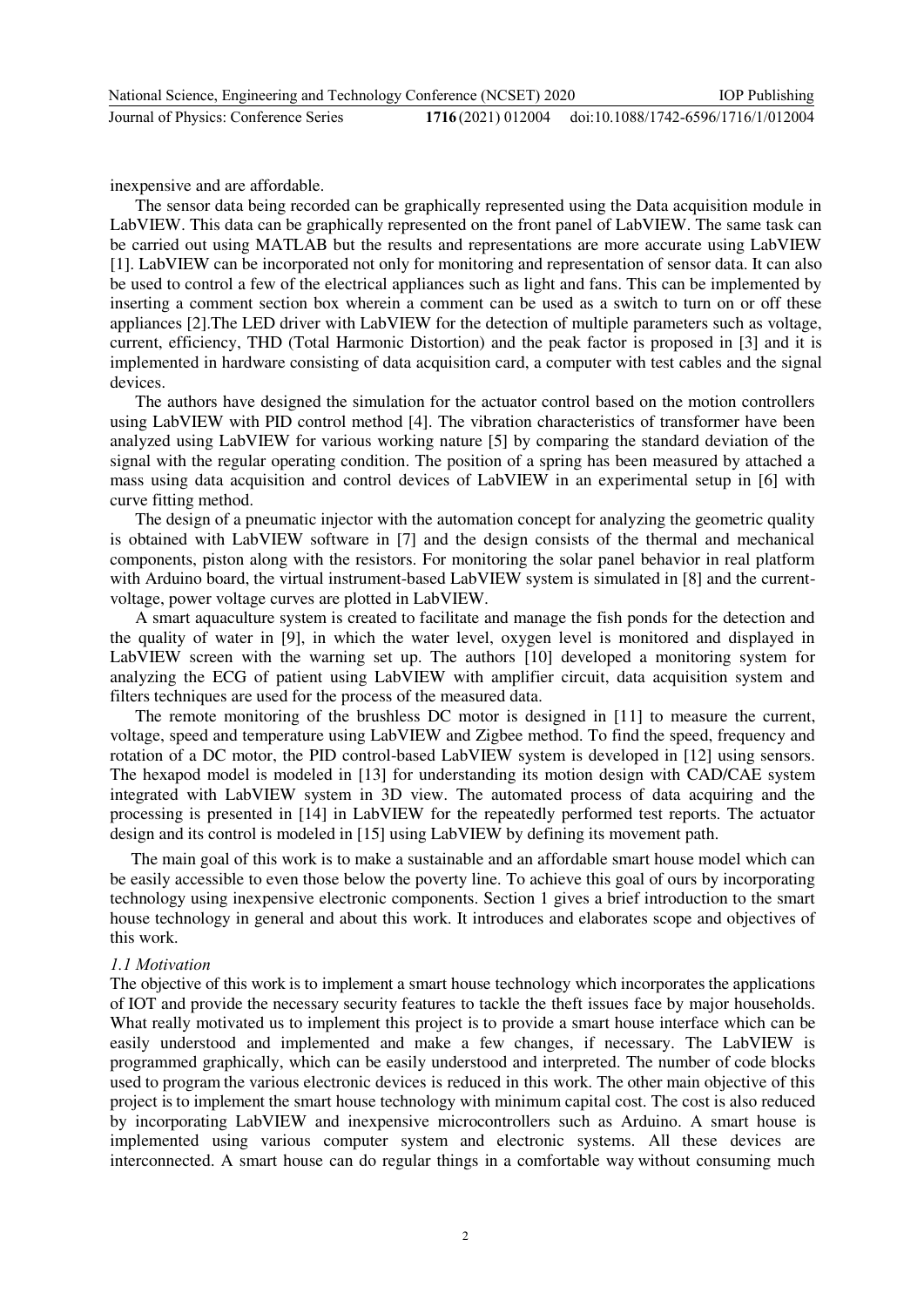time with the help of IOT, which makes the regular tasks as easier.

*1.2 Objectives* 

The main objective of this project is to implement a five-subsystem based smart house namely:

- 1.) Internal Lighting System 2.) External Lighting System. 3.) Burglar Alarm
	- 4.) Temperature. 5.) Smoke Detector

The other main objective of this project isto monitor the sensor data on the front panel of LabVIEW. LabVIEW monitors the senor data regularly and this is displayed in the form of a graph on the front panel. LabVIEW is also used to control the working of various electrical loads such as fans and lights.

This project deals with the implementation of a smart house with five subsystems along with LabVIEW software. A demo model of the smart house could have been made but due to time constraints, the demo house model couldn't be done. The five subsystems have been implemented on a cardboard platform and the LabVIEW software has been installed on a laptop. The data is received to and sent from the laptop using the ZigBee transmitter and receiver modules. These modules can work in the range of up to 10 meters.

### **2. Overview**

This project basically consists of two sides: Home side and Control side. The home side comprises of all the five subsystems and the microcontroller in the center. These subsystems comprise of sensors and their subsequent connections of loads. For example, the PIR motion sensor is connected to the buzzer. So, when this sensor detects a motion, a high to low signal is sent to this buzzer and it rings thereby indicating that there is an intruder. On the control side, the LabVIEW software installed onto a laptop and this is connected to the receiver module of ZigBee. When a sensor detects some data, this is directed towards the microcontroller. And the Arduino has been fed with code corresponding to each subsystem with a set of instructions.

 And the Arduino revisits all the available conditions to check whether the sensor value is less than or greater than the threshold value and appropriate action is taken (for example, ringing the buzzer). Each sensor is connected to a load such as light bulb or a fan. For example, the smoke sensor is connected to an exhaust fan to expel out the smoke in case of fire. The data collected by the sensor is transferred to the ZigBee receiver module via the ZigBee transmitter module. And this data is displayed on the front panel of LabVIEW in graphical representation. Electrical loads can also be controlled via LabVIEW. The switch can be on or off for the light bulb using LabVIEW by means of command signal. This is achieved through the transmitter and receiver modules of ZigBee. The block diagram of the system is depicted in figure 1.



**Figure 1.**Block Diagram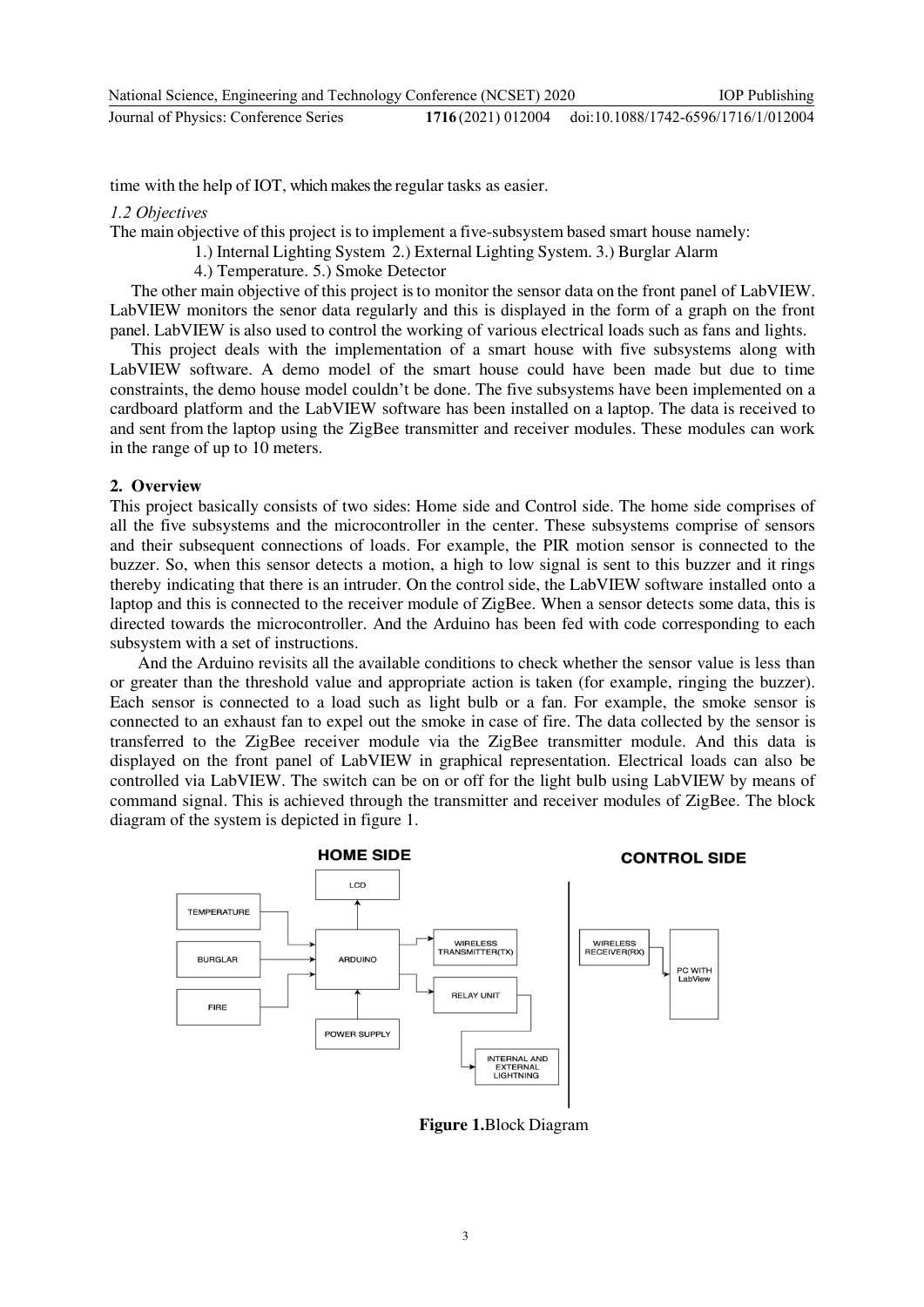## *2.1 Modules of the work*

The project mainly comprises of all the five subsystems namely External lighting system, Internal lighting system, Burglar alarm, Temperature and Smoke detector. All these subsystems are internally connected to the loads and the Arduino. So, let us look at these five subsystems in detail.

## *2.1.1. Module 1 – External and Internal lighting subsystem*

This internal lighting subsystem comprises of PIR motion sensor along with light bulb load and LabVIEW software. This subsystem corresponds to the automatic lighting inside the house when the motion sensor detects any movement. This sensor can be placed anywhere in the house such as bedrooms or hall. Whenever the PIR motion sensor detects movement within its range, then it sends a signal to the Arduino and the Arduino is pre-equipped with the Arduino ide code corresponding to the sensor. It checks for all the if cases to see whether the data value generated by the motion sensor is greater than the threshold value. If it is greater, then the Arduino sends a high to a low signal to the light bulb. This data is continuously monitored by the LabVIEW. So, this sensor data is sent to the LabVIEW side via the transmitter and receiver modules of ZigBee. This data is graphically represented on the front panel of the LabVIEW.

The following are the major tasks which are involved in the design and the implementation of the Smart house:

1. **Designing and modelling**: This is of utmost importance. Before connections part, the clear picture of the work is defined. It involves designing the house and deciding upon the placement of various sensors and electronic devices.

2. **Design Specification**: Once the design part is ready, then the electronic components to be used are decided. The specification of each component such as input voltage, output voltage, resistance and so on and so forth are selected and also the raw materials to be used for the house is chosen.

3. **Connections:** After the specification part, the connections are given with the gathered components using wires and cables in a cardboard to ensure the longevity of the model.

4. **LabVIEW:** The LabVIEW simulation models are designed simultaneously. By referring the LabVIEW manuals, the design the logic of the virtual instrument is done. Both the front panel as well as the back panel were designed and once the connections were made, the interfacing of the Arduino with LabVIEW is done.

5. **Testing:** Once the hardware implementation was complete, the testing of the model is done for each and every subsystem and made sure that the connections are intact and that the output results are accurate.

### **3. Design approach**

A smart house is equipped with special structured wiring which allows occupants to program an array of automated home electronic devices by entering a single command. Implementation of the smart home is based on the Lab VIEW software. The objective of this project is to map the processes that optimize the use of smart home technology to ensure that as many users as possible have access to the technology as possible. LabVIEW controls the Indoor lighting, outside lighting, temperature, fire Inhouse security and burglary security. LabView comes with different inputs. The sensors are linked and processed according to the specified program, and then logical output to the whole power system in the house. Its add-on characteristics is that it has power security mechanism even, if there is a fault within the building defense device traps the key force instantly Source.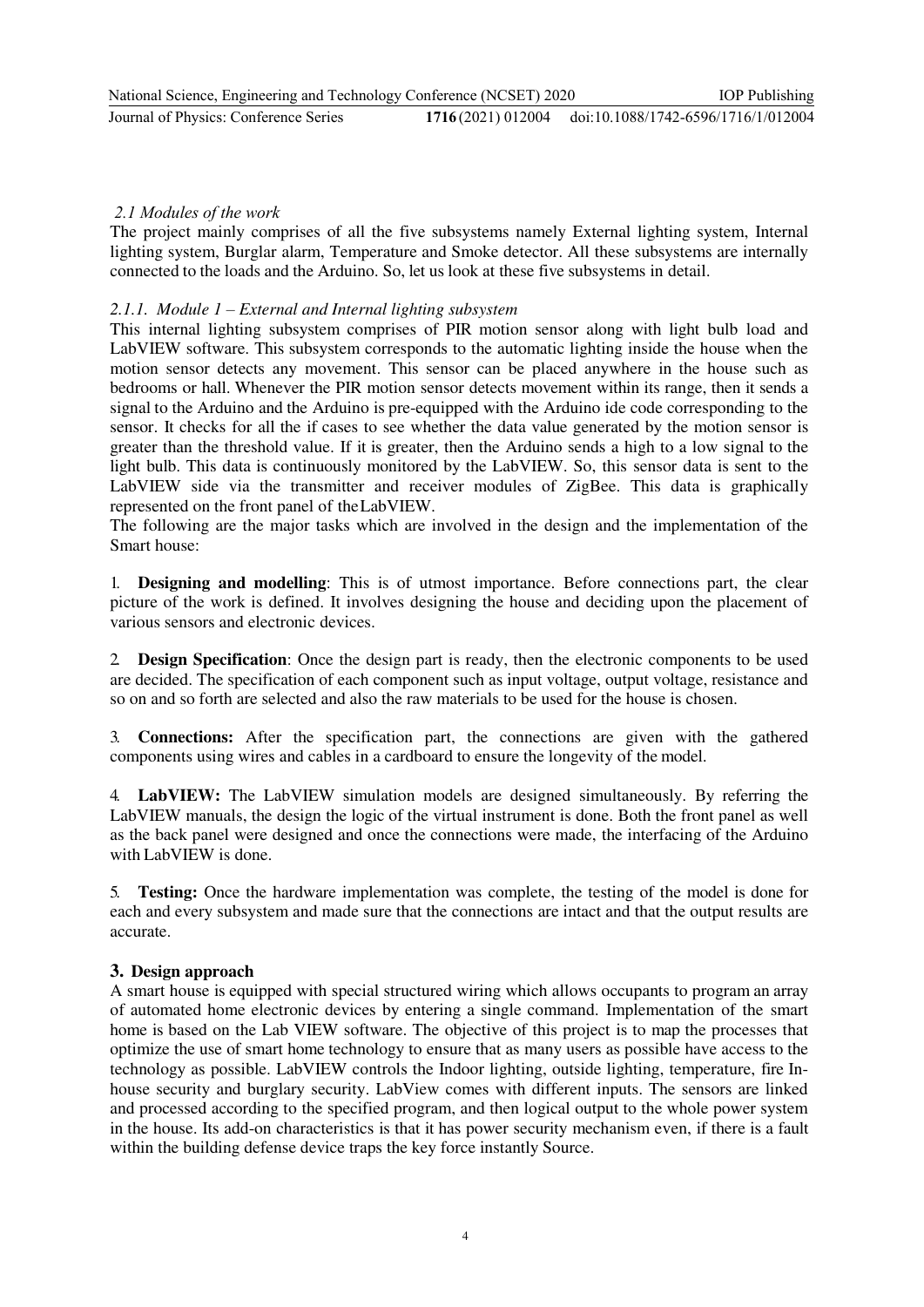|  |  | <b>Table 1. Codes and standards</b> |
|--|--|-------------------------------------|
|  |  |                                     |

| <b>IEEE</b> Standard | Description                                                                                                                                                       |
|----------------------|-------------------------------------------------------------------------------------------------------------------------------------------------------------------|
| <b>IEEE 1451</b>     | 1451 defines Transducer Interface standards<br>that permit systems to automatically identify<br>sensors and obtain their calibration and<br>operating parameters. |
| <b>IEEE NESC</b>     | <b>NESC</b> stands for National Electrical Safety<br>'ode                                                                                                         |

#### *3. 1 Realistic constraint*

- In practical conditions, voltage is too high; so, parameters change for every sensors and loads.
- In practical conditions, range of detection will be more. So, suitable wireless transmission technology is required.
- Cost of the process in reality increases, but it can be reduced by decreasing number of controllers used.

*3.2 Technical specifications*

It reads associate analog input, maps the result to a spread from zero to 255 associated uses the result to line the pulse width modulation (PWM) of an output pin. Also prints the results to the serial monitor. The potentiometer is connected to analog pin zero. The middle pin of the potentiometer goes to the analog pin. facet pins of the potentiometer move to +5V and ground. Semiconductor diode is connected from digital pin nine to ground.

| <b>Components used</b>         | <b>Operational specifications</b>                                        | <b>Units</b> |
|--------------------------------|--------------------------------------------------------------------------|--------------|
| Motion sensor                  | Motion detected $= 2.8V$ Motion not<br>$detected = 0.1mV$                | Volts        |
| LDR sensor                     | In light voltage=2.9mV                                                   | Volts,       |
|                                | Resistance $=$ 5 kohm<br>In dark voltage= $0.658$ mV<br>Resistance=1mohm | ohm          |
| Temperature sensor             | Output voltage $=305mV$                                                  | Volts,       |
|                                | Room temperature=30.5C                                                   | Celsius      |
| MQ2 sensor                     | Input voltage=5V<br>Analog output voltage=0-5V                           | Volts        |
| Relay unit                     | 5V(2)                                                                    | Volts        |
| Arduino Uno<br>board(modified) | Input voltage 0-5V                                                       | Volts        |
| LabVIEW software               | Input voltage 220V                                                       | Volts        |
|                                | Step down transformer Input voltage 220V; Output voltage 24V             |              |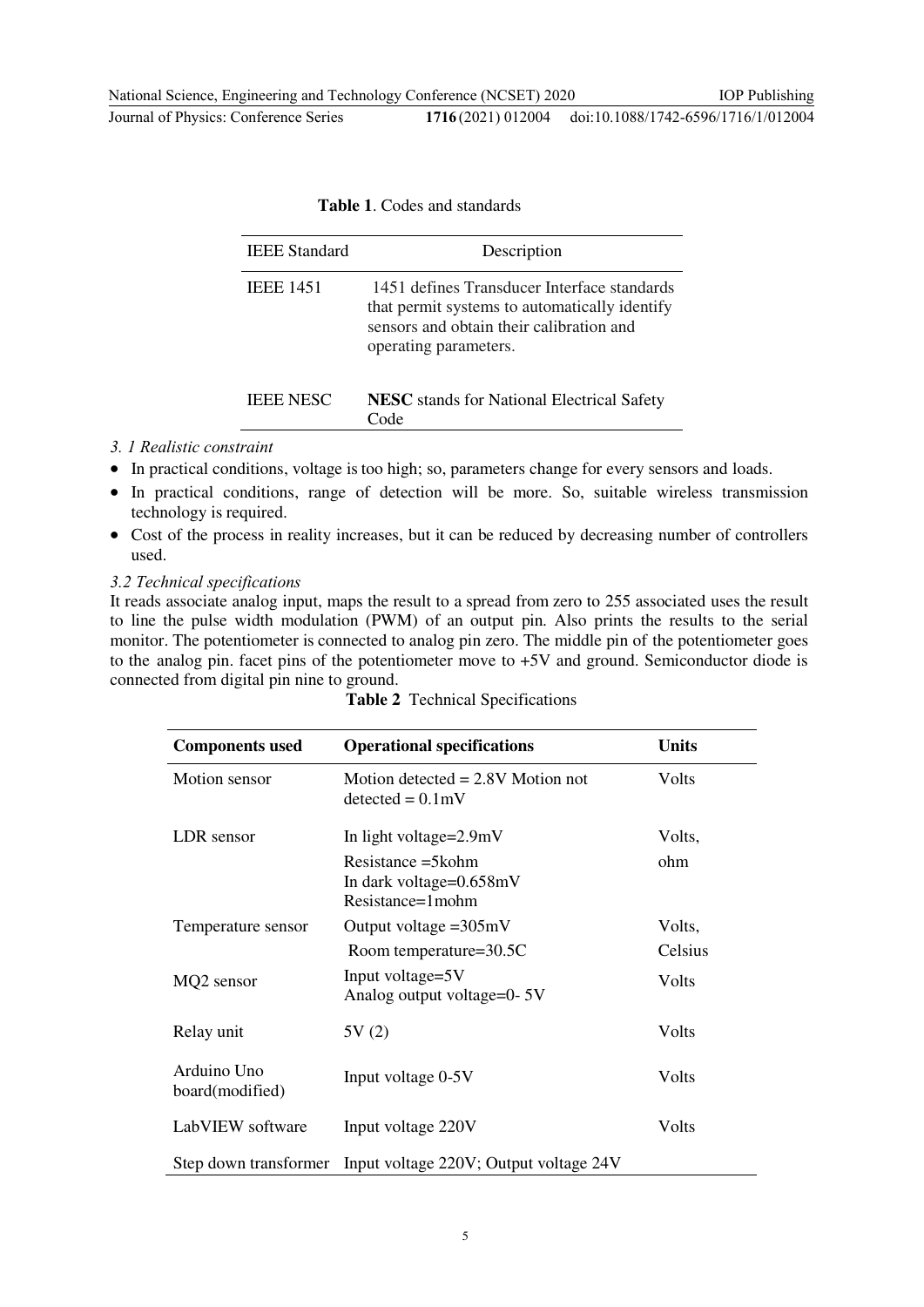**Journal of Physics: Conference Series** 

## *3.3 Components used*

The following components are used in the hardware prototype model in this work.

## *3.3.1 Motion sensor (PIR)*

Pyro electrical Infrared (PIR) sensing element is a compact and complete sensing element that is employed for body detection. For top sensitivity and low noise, a lens and motion detection circuit are incorporated within the sensing element. Output of a sensing element could be a commonplace 5V active low output. The sensing element will observe motion up to six meters and might be utilized in theft cases. It is inexpensive and ideal for alarm systems, motion activated lighting and AI applications.

## *3.3.2 LDR sensor*

The output value of this light-weight detector is outlined by the brightness of sunshine that falls on that. Greenockite is a semiconductor that is employed to form lightweight dependent resistors. The amount of sunlight falling on material changes its resistance. Photoelectric impact plays a crucial role in this process where the amount of sunlight falling on the sensor determines the value of the output. The change in resistance plays a very crucial role. This light-weight detector incorporates a resistance 1mega ohm. In a bright environment, its resistance increases to 5k ohms.

The sensitivity of a photodetector is that the relationship between the amount of sunlight falling on the device and also the ensuing output signal. Like the human eye, the relative sensitivity of a transducer depends on the wavelength (color) of the incident sunlight. Each and every photoconductor material type has its own distinctive spectral response curve or plot of the relative response of the detector versus wavelength of the amount of sunlight.

### *3.3.3 Temperature sensor (LM35)*

The LM35 series are integrated-circuit temperature sensors, whose output voltage is linearly proportional to the temperature value in degrees Centigrade. The LM35 doesn't need any external standardization or trimming to produce typical accuracies of  $\pm 1/4$ °C at temperatures which lie in the range of -15 degrees Centigrade to +150 degrees Centigrade.

### *3.3.4 MQ2 sensor*

Sensitive material of MQ-2 gas detector is SnO2. As a result, its conduction is very low in clean air without the presence of gases. Once the concentration of the target flammable gas increases in the air, the conduction of the sensor also increases. This significant change in the conduction of the sensor is converted into output digital signal. MQ-2 gas detector has high sensitivity to LPG, fuel and H, conjointly may well be accustomed to methane series and different flammable steam.

### *3.4 Zigbee Technology*

### *3.4.1 Wireless communication*

Wireless communications comprise of transmitters, receivers and antennas. Path between the transmitter and also the receiver is brief. The transmitter feeds an indication of encoded information modulated into RF waves into the antenna. The antenna radiates the signal through the air wherever it's picked up by the antenna of the receiver. The receiver demodulates the RF waves into the encoded information stream sent by the transmitter.

### *3.4.2 Zigbee specifications*

The frequency bandwidth of the ZigBee transmitter is in the range of 2.4Ghz and it Verilog architecture. Physical layer and Medium access control (MAC) layer are the most used layers in a ZigBee transmitter. ZigBee transmitter operates in three frequency bands namely: 2.4GHz with 16 channels, 915MHz with 10 channels and 868 MHz with 1 channel. A 2.4GHz band with 16 channels is used for the spread wide and easy to transmit data over long distances. It has a spacing of 5MHz and data rate of 250Kbps.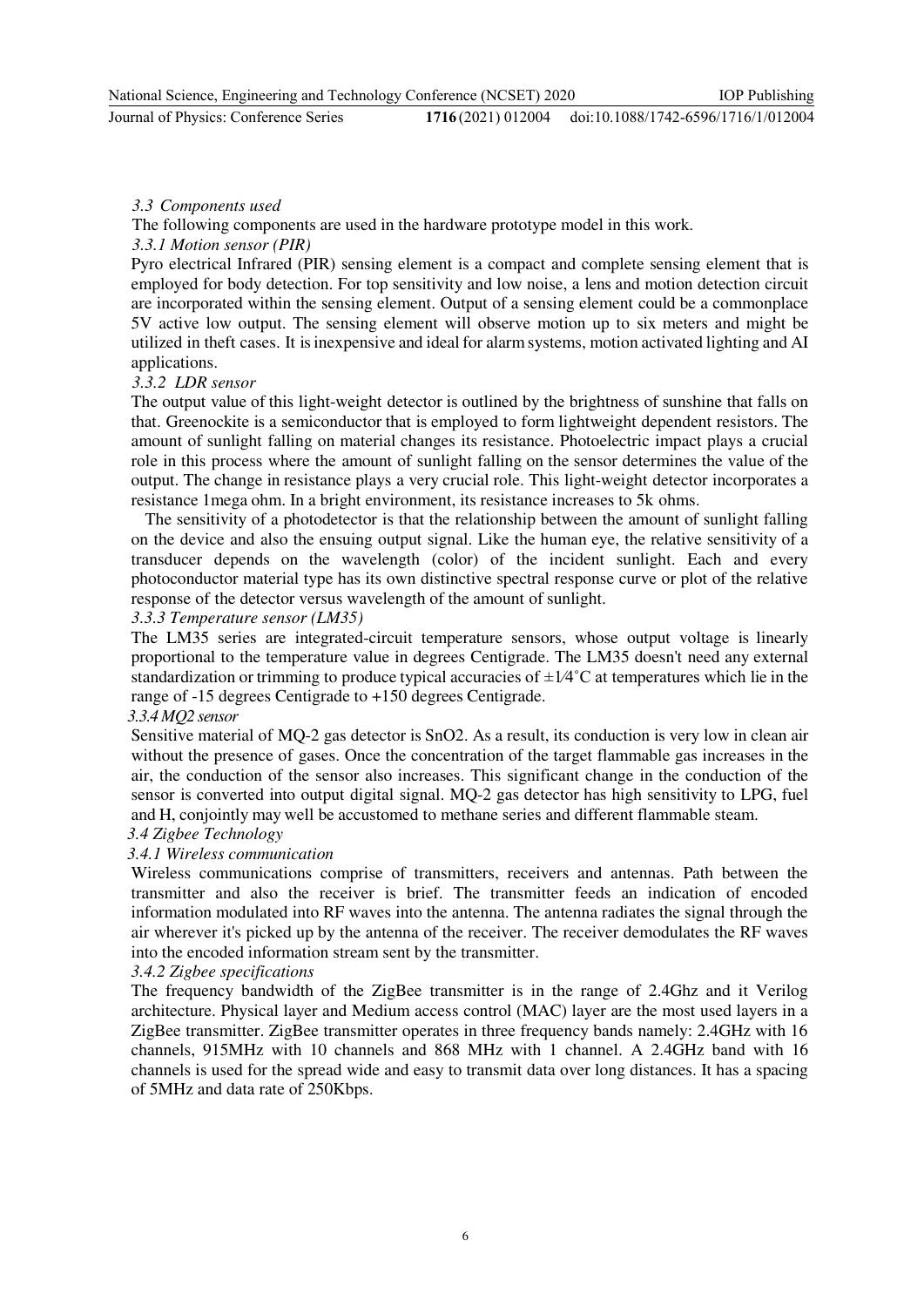Journal of Physics: Conference Series **1716** (2021) 012004 doi:10.1088/1742-6596/1716/1/012004

| <b>Specification</b> |
|----------------------|
| 250kbps              |
| 16                   |
| 5.4GHz               |
| 5MH                  |
| 2 mega chips for     |
|                      |

| Table 3. ZigBee Specifications |  |  |
|--------------------------------|--|--|
|--------------------------------|--|--|

Section 3 mainly deals with the design approach of the project. It deals with codes and standards, realistic constraints and alternative tradeoffs of the project. It mainly focusses on the design specifications of the various components used in the project.

### *3.5 Arduino Uno*

Arduino Uno is the most extensively used microcontroller and it is inexpensive. It is based on the ATmega328. It comprises of 14 digital input/output pins, 6 analog inputs, a 16MHz ceramic resonator, a USB connection, a power jack for the external power source, an ICSP header and a reset button. All these are embedded inside the microcontroller and to operate it, just connect it to the laptop and load the code corresponding to the five subsystems. "Uno" suggest one in Italian and is known as to mark the future unleash of Arduino 1.0. The Uno and version 1.0 are the reference versions of Arduino, moving forward. The Uno is the latest one in the series of microcontroller boards. These microcontrollers are inexpensive and can be extensively used for the electronic purposes.

### *3.6 Step down Transformer*

Step down transformers are generally used for stepping down the supply voltage without changing the current rating. This transformer has 230V primary windings and 12V secondary voltage. As a result, all the devices and components can be operated at lower voltage. This transformer is capable of supplying power for all kinds of loads used in a project. So, the main purpose of this transformer is to step-down the AC voltage from 230V on the primary side to 12V on the secondary side with a maximum current rating of 1A. Step down transformer works on the principle of electromagnetic induction.

### *3.7 Channel 5V 10A Relay Module*

A relay turns on or off a circuit which is operating at a much higher voltage. Relay is generally used for protecting the circuit against the flow of high voltage and current. The relay protects each and every circuit by acting as a switch or a barrier between them. Whenever there is a flow of high value current or voltage, then the connection is cut-off by the relay.

### **4. PROJECT DEMONSTRATION**

#### *4.1 Description*

Post completion of hardware part, it is tested for the correct functionality of the components. Graphical code is developed in the LabVIEW software and both software and hardware are interfaced through ZigBee technology which is used for wireless transmission. There are some accuracy problems regarding the functionality of sensors when interfaced with the software which can be resolved by using better quality sensors. So, the results can be divided into Simulation results and Hardware results. In Simulation results, it mainly deals with the front and the back-panel results. Hardware results comprise of the hardware components.

Section 4 mainly deals with the demonstration of the project in terms of results. It focusses on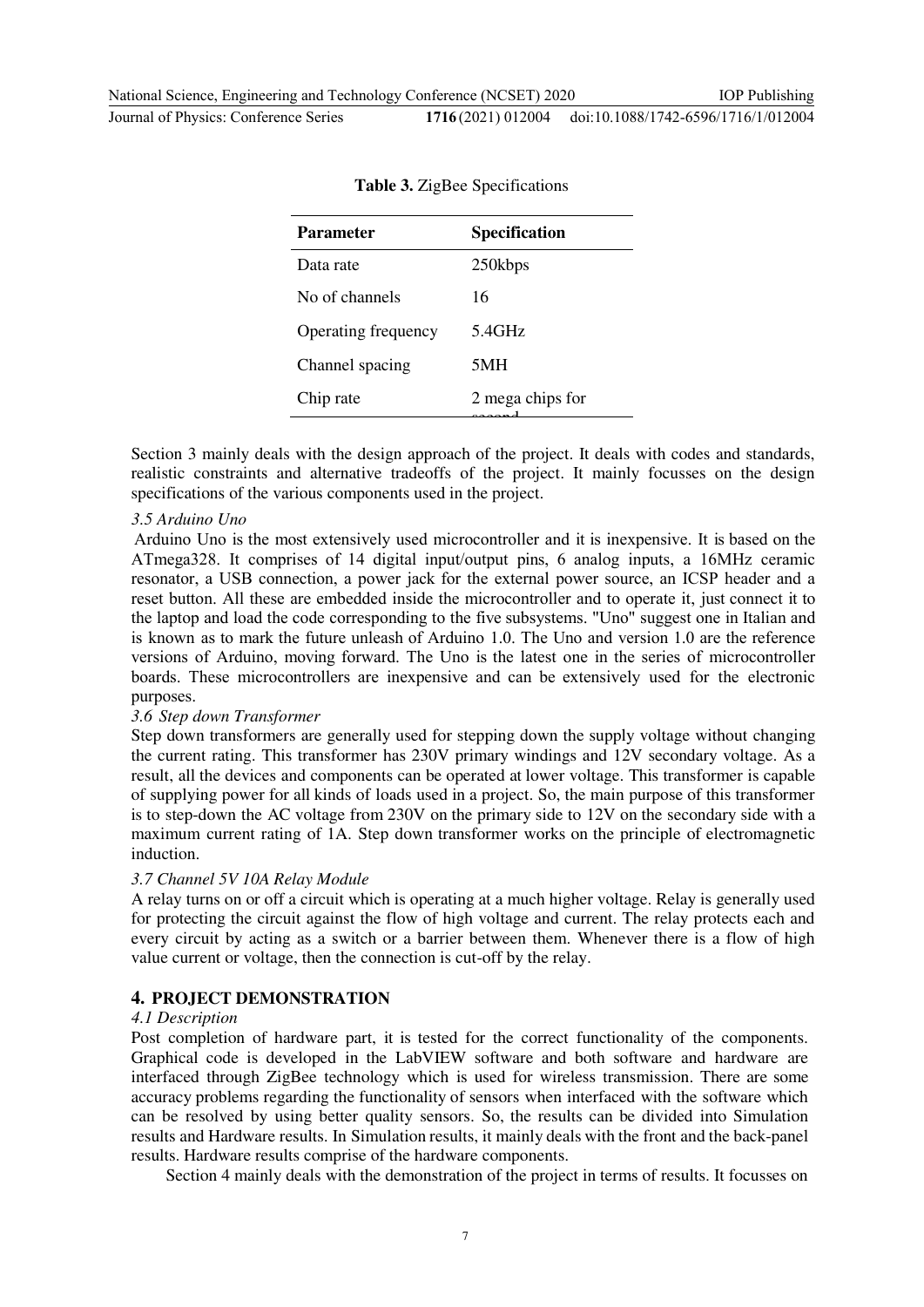analytical, simulation and hardware results. It includes the screenshots of all these results including graphs.

## *4.2 Simulation results*

 Figure 2 shows the back panel of LabVIEW where one design the graphical code which is suitable and interfaceable with the Zigbee software. When the design of the graphical code in the black panel, then automatically subsequent control functions which can be monitored are created in control panel or front panel.



**Figure 2.** Back panel



**Figure 3.** Front panel (Idle Condition)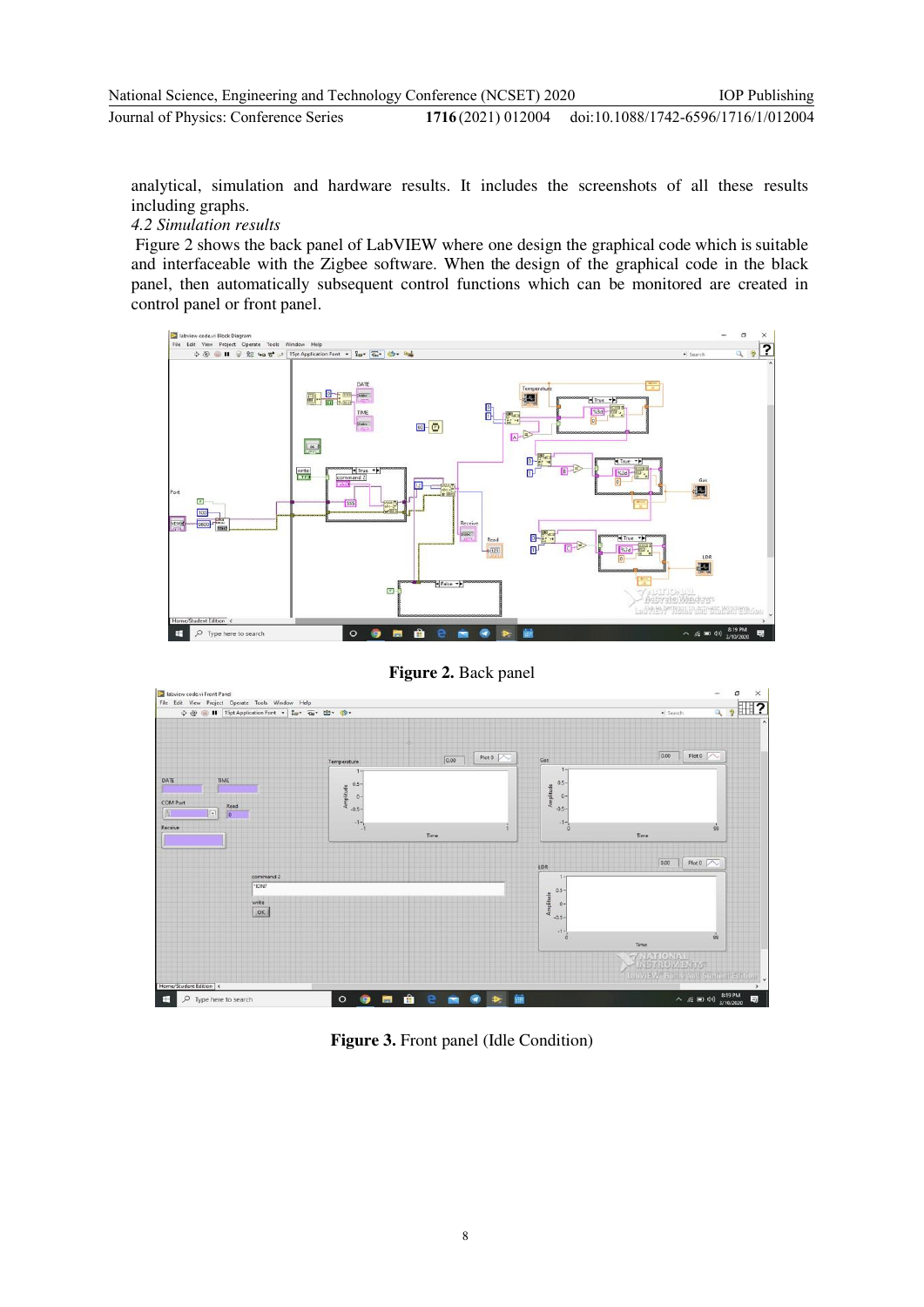When to switch ON/OFF the loads by using LabVIEW, alternate code will be given to LabVIEW control panel which controls some of the electrical loads such as fans and lights. To continuously monitor the sensor data and visualized graphically on the front panel, the front panel is used. In this way, real time monitoring can be done with the help of LabVIEW.



**Figure 4.** Front panel (Working Condition)

The threshold values of every sensor are mentioned clearly in the code. So, using those values, one can monitor the functionality of the sensor. Separate block is created for each and every sensor and load so that it is easy to observe the monitored data. Simulation is successfully tested against the hardware setup.

 *4.3 Hardware Implementation* 



**Figure 5.** Hardware model

As you can observe from the above Figure 4 Arduino is the central connecting block of the model. All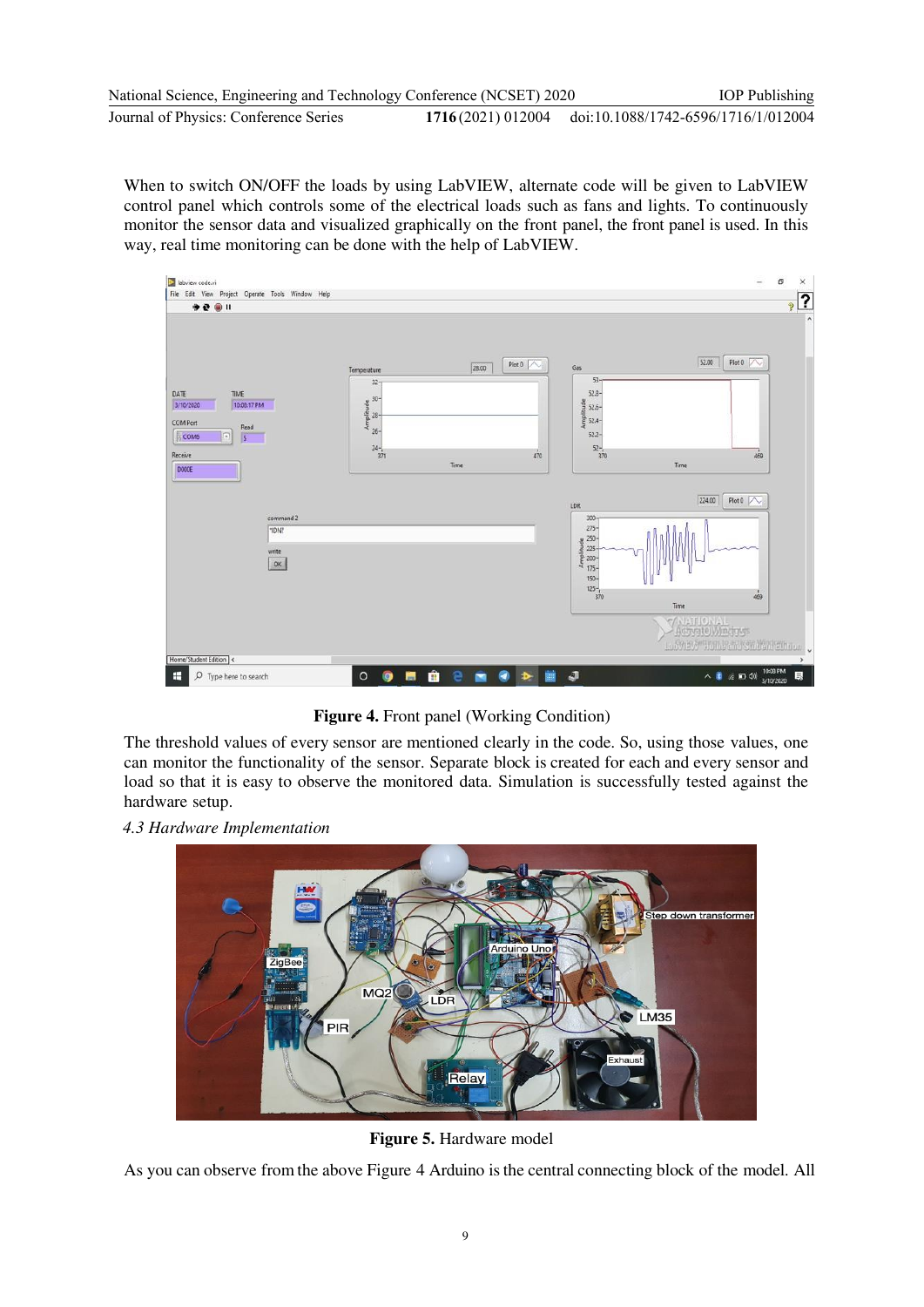the five subsystems are connected to the Arduino. The different types of electrical loads including fans and lights are used with ZigBee transmitter and receiver modules as well. The battery as well as the transformer are used in this work for the power supply.



# **Figure 6.** Working of Loads

As can be observed from the above Figure 5 the working of the hardware model has been successfully verified wherein the data from the different sensors is displayed on the LCD display. As it is observed from figure 6, the sensor data is continuously monitored and graphically represented on the front panel of LabView.

# **5.Conclusion**

The main purpose of this work is to increase the accessibility of Smart houses to those who wish to live in one, but could not afford it. This is the main reason as to why Arduino is used in place of raspberry pi and replaced the functionality of MATLAB with that of LabVIEW. Cost factor plays a very important role in the design of this work. It is designed such a way that the capital costs can be reduced to the fullest. A smart house working with raspberry pi costs more at the ground level. The cost of raspberry pi alone amounts up to Rs.4000. So, the cost is reduced in this work.

|                             | S.No Item/Description | Rate/Item (Rs.) Quantity |   | Item Cost<br>(Rs.) |
|-----------------------------|-----------------------|--------------------------|---|--------------------|
| 1.                          | Arduino UNO           | 400                      |   | 400                |
| $\mathcal{D}_{\mathcal{L}}$ | PIR sensor            | <b>200</b>               | 1 | <b>200</b>         |
| 3.                          | MQ2 sensor            | 214                      | 1 | 214                |
|                             | LM35                  | 220                      |   | 220                |

### **Table 4.** Cost of the prototype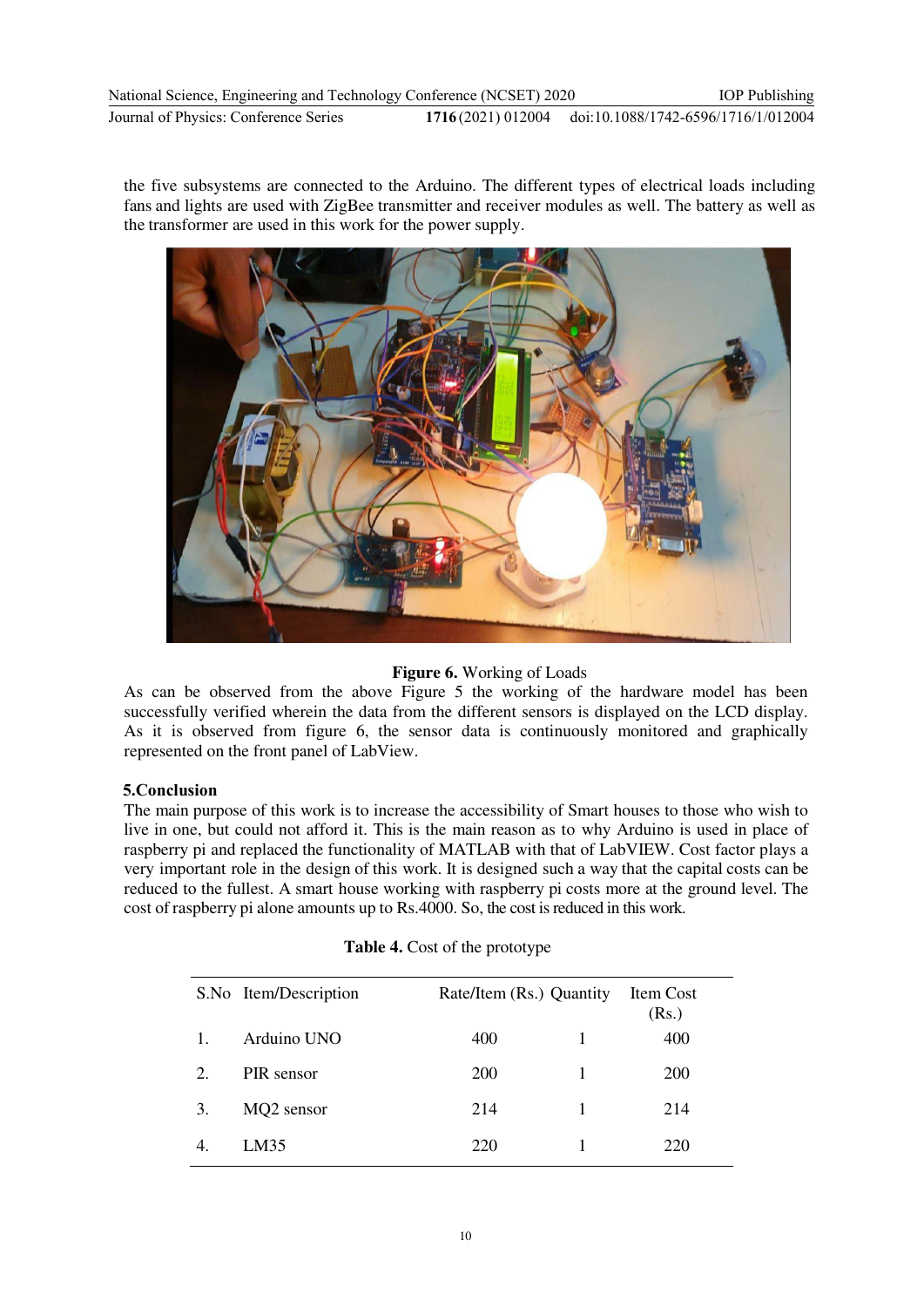National Science, Engineering and Technology Conference (NCSET) 2020

Journal of Physics: Conference Series **1716** (202)

IOP Publishing

| 1) 012004 | doi:10.1088/1742-6596/1716/1/012004 |
|-----------|-------------------------------------|
|-----------|-------------------------------------|

| 5.  | ZigBee $(Tx$ and $Rx)$                      | 1500 | 1     | 1500       |  |
|-----|---------------------------------------------|------|-------|------------|--|
| 6.  | Relay junction                              | 276  | 1     | 276        |  |
| 7.  | <b>Transformer</b>                          | 149  | 1     | 149        |  |
| 8.  | LCD display                                 | 175  | 1     | 175        |  |
| 9.  | Miscellaneous<br>(Wires,<br>Batteries, etc) | 300  | 1     | 300        |  |
| 10. | Shipping charges                            | 200  | 1     | <b>200</b> |  |
|     |                                             |      | Total | 3634       |  |

#### **6. Scope of Work**

• The project leaves scope for some more improvisation. As mentioned earlier, this project can be extended further.

• A GSM module can be used for sending alert SMSs to the owner as well as the firefighter's office.

• A further extension can be made by including a solenoid valve which cuts the supply of the gas during a leakage or a fire outbreak.

• The mode of control and operation can be extended beyond the boundaries of the house. One can use the internet features of Arduino and LabVIEW and let the owner control all the appliances using his/her mobile phone. This is one of the main applications of IOT.

• One can even try to implement a SCADA system which can be used to obtain important specifications of the various systems involved.

• Various modifications can be made to the internal design of the smart house by installing sensors all around the place. The project is very easy to understand and implement. It doesn't involve a lot of code blocks. It is feasible enough to implement further extensions and modifications.

### **7. Summary**

In a short and brief summary, implementation of a smart house which can be operated and controlled using LabVIEW is performed. It is used five subsystems and installed them inside the house walls. These five subsystems include Internal and External lighting, Burglar, Smoke Detector and Temperature. The Arduino as the microcontroller and LabVIEW in place of MATLAB for data visualization is used. The main reason for using LabVIEW is that its usage significantly reduces the usage of code blocks you usually encounter with the usage of MATLAB. And the DAQ system works better with LabVIEW. These five subsystems carry out their operations and their work are coordinated by the microcontroller. This sensor data is sent to the receiver module of ZigBee via the transmitter module. And this data is continuously monitored by visualizing it graphically on the front panel of LabVIEW. LabVIEW also controls the switch on and off of certain electrical loads such as fans and lights. The project leaves scope for further extensions such as the usage of GSM module. With the help of this module, one can send alert SMSs to the owner as well as the firefighter's office. One can also install a solenoid valve to cut off the supply of gas and smoke during a fire outbreak. One can also use long distance transmission technique to control the operations of this smart house via a smart phone. The last section deals with practical implementation of the project. It focusses on cost analysis, scope and the overall summary of the project. It also offers recommendations for improvements to the project.